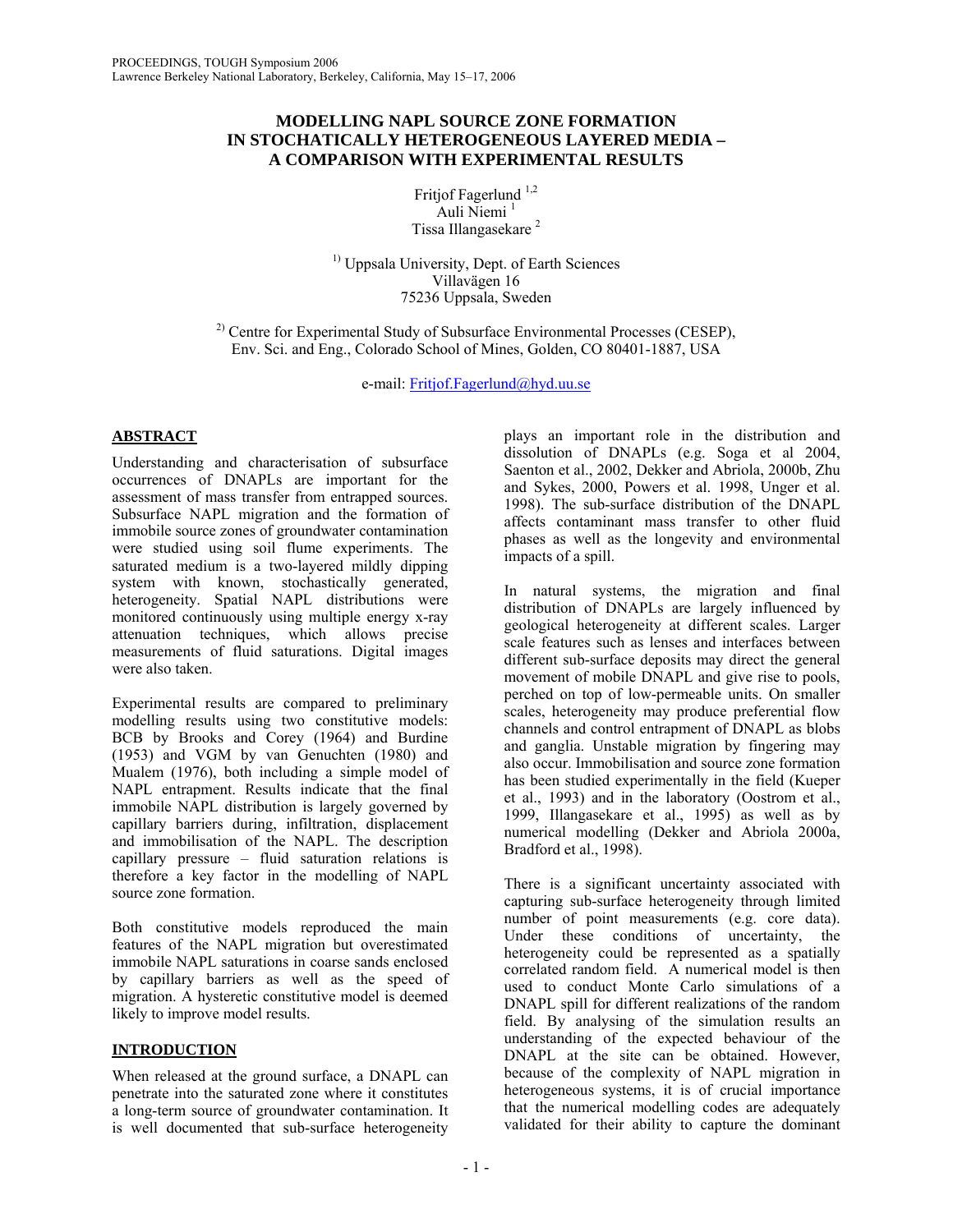processes. As comprehensive field data sets are not available, experimental data generated under controlled conditions need to be used. Gerhard and Kueper (2003a, b, c) conclude that a correct representation of constitutive relations (relative permeability – fluid saturation – capillary pressure relations) in multiphase flow simulators is a prerequisite for reliable prediction of NAPL behaviour.

However, few experimental data sets exist for numerical code validation under realistic conditions of natural heterogeneity. To characterise DNAPL source zones, heterogeneities at both small and large scales have to be considered simultaneously. Furthermore, to capture dynamic behaviour of DNAPLs in source zones, the fluid saturations need to be monitored continuously in space and time. A set of three well-controlled laboratory flume experiments were conducted to generate an accurate data set on the flow and entrapment behaviour of DNAPLs in heterogeneous systems. The tanks were packed in two distinct zones with an interface with a dip. The dip allowed for the DNAPL accumulating at capillary barriers to migrate laterally by gravity. Each experiment represented combinations of a homogenous and a heterogeneous layered formation representing a spatially correlated random field, created in the two aquifer zones.

Complete results of the experimental study are not presented here. The analysis presented in this paper is limited to the results of one of these three experiments. The goal was to test the ability of commonly used continuum-based multi-phase flow and transport models (Pruess and Battistelli, 2002, Falta et al., 1995) to capture the DNAPL behaviour in heterogeneous aquifers. The constitutive models of Brooks and Corey (1964) and Burdine (1953) (BCBmodel) as well as that of van Genuchten (1980) and Mualem (1976) (VGM-model), together with a simple model for NAPL entrapment were used.

The complete data set from all three experiments will be presented in a later publication (Fagerlund et al., 2006b) followed by a more comprehensive model validation study.

## **THEORY AND METHODS**

## **Experimental methods**

## *Equivalent up-side-down setup*

In the literature (e.g. Charbeneau, 2000), forces in multi-phase systems are often presented as force per unit mass. Rewriting these equations as force per unit volume for a water-NAPL system one obtains:

$$
\overline{F}_n^* = (\rho_w - \rho_n) g \overline{k} - \nabla p_{\text{env}} - \nabla p_w \qquad (1)
$$

where  $\overline{F}_n^*$ , is the force per unit volume acting on the NAPL,  $\rho_w$  and  $\rho_n$  are the water and NAPL densities, g is the acceleration of gravity,  $\overline{k}$  is the upward unit vector,  $\nabla p_{c n w}$  is the NAPL-water capillary pressure gradient and  $\nabla p_w$  is the hydraulic pressure gradient. Consequently, neglecting the capillary pressure and hydraulic gradients, the magnitude of the vertical force is directly proportional to the density difference between NAPL and water. Now consider two watersaturated systems: one where a DNAPL moves downwards by gravity and one where an LNAPL moves upwards by buoyancy. If (i) the magnitude of the density difference  $\|\rho_w - \rho_n\|$  is equal and (ii) the capillary pressure and hydraulic gradients are equivalent for the two systems, as well as (iii) other fluid properties (such as viscosity, interfacial tension, solubility etc) are the same for the DNAPL and LNAPL, then the two systems can be considered equivalent although flipped in the vertical direction. This is illustrated in Figure 1, showing a 2Dsimulation (using T2VOC, Falta et al., 1995) where a DNAPL (TCE) encounters a confining layer. An LNAPL with equal  $\|\rho_w - \rho_n\|$  (and other properties same as TCE) behaves exactly the same in equivalent up-side-down system.



*migration as well as equivalent upward LNAPL migration.* 

Therefore, conceptually, DNAPL migration can be analysed by studying LNAPL migration in equivalent up-side-down systems. Experimentally there are several advantages of using LNAPLs. Non-hazardous DNAPLs that behave well in laboratory experiments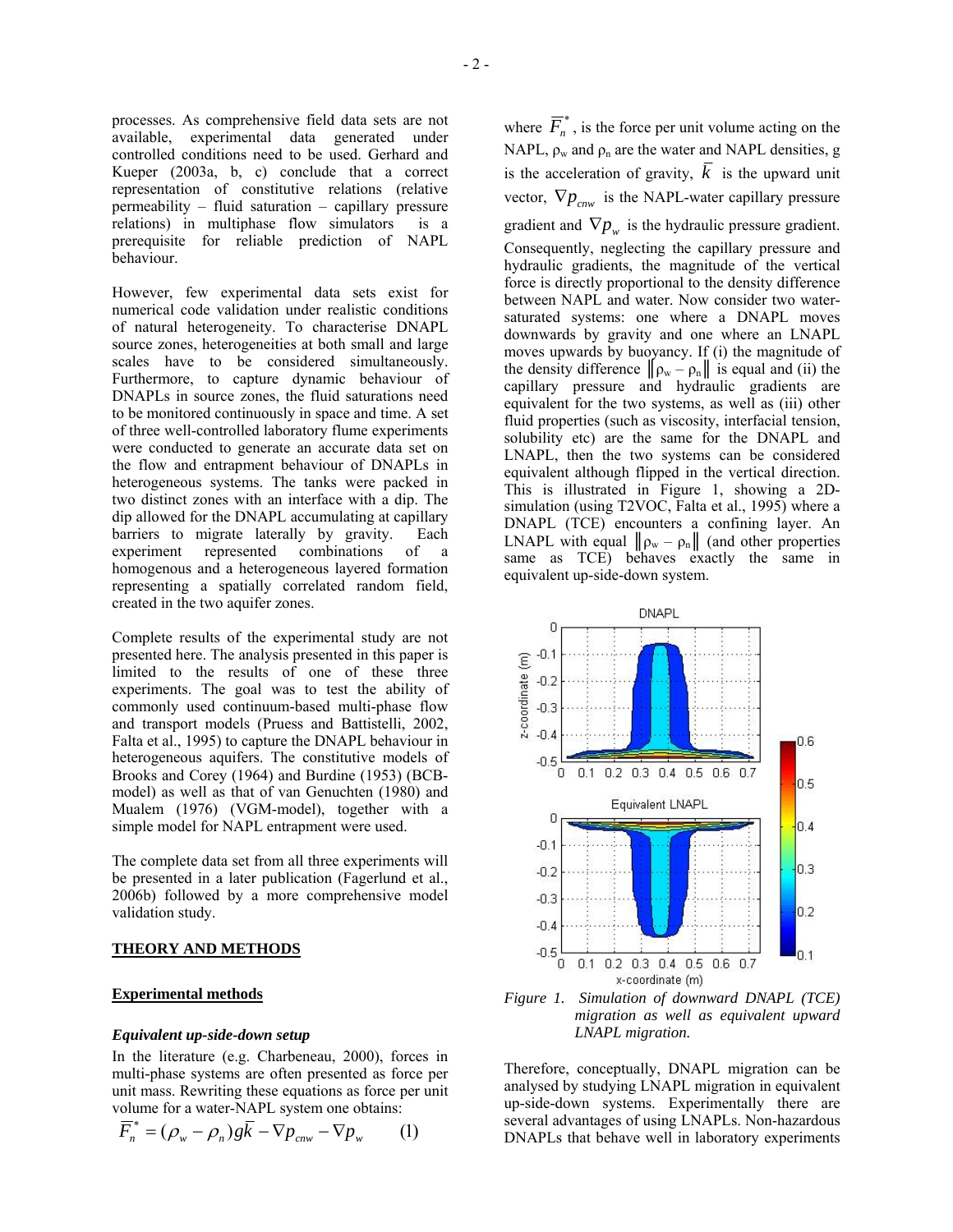are not easily to find, whereas LNAPLs of low toxicity are readily available. The use of appropriate LNAPLs minimises the generation of hazardous laboratory wastes and eliminates health hazards and risk. Preparation and clean-up of equipment and test setup are safer, faster and cheaper.

### *Experimental flume*

The experiments were performed at the Center for Experimental Study of Subsurface Environmental Processes (CESEP) at Colorado School of Mines. The experimental flume, shown in Figure 2, has inner dimensions of 71 x 53 x 4.7cm. Two constant head reservoirs at each end of the tank are used to control groundwater flow. LNAPL is injected in the lower coarser, heterogeneous layer and allowed to migrate upward towards the interface to the upper homogeneous zone with a finer soil. A slow water flow was maintained from right to left by keeping a head difference of 0.5 cm between the constant head reservoirs. A total volume of 600 mL of test-LNAPL: soltrol 220 spiked with iodoheptane (10% by weight) and coloured red with Sudan IV was injected at a constant rate of 5.302E-5 kg/s. The soltrol-mixture has density 836 kg/m<sup>3</sup>, viscosity 4.7 mNm<sup>-2</sup>s and interfacial tension with water  $\sigma_{nw} = 0.036$  N/m.



*Figure 2. Experimental flume.* 

#### *Heterogeneous layer*

In the experiment analysed here, the lower zone of the packing, shown in Figure 3, is a heterogeneous field with mean  $ln(k) = -22.5$  and variance (lnk) = 1. It was constructed using discrete blocks of five sands with known properties, given in Table 1.

Each block is 3cm in the horizontal and 1cm in the vertical direction and the field has 24 x 31 = 744 blocks. Prior to packing the flume, several heterogeneous fields were generated using correlation lengths of 6 cm and 2 cm in the horizontal and vertical directions, respectively. One of these fields, which was deemed suitable for the experiment was chosen and used in the packing. The dip of the interface between the two packing zones was set at an angle of 3.25°, as shown schematically in Figure 2. The tank was packed wet, one horizontal layer at a time. The homogenous upper layer consisted of a mix of sands # 30 and 50. This sand mix is referred to as domain 2 in Table 1.

|  |  |             | Table 1. Sand permeability and residual water |  |
|--|--|-------------|-----------------------------------------------|--|
|  |  | saturations |                                               |  |

| Sand $#$ | Domain        | $k(m^2)$   | ln(k)   | $\mathrm{S}_{\mathrm{wr}}$ |
|----------|---------------|------------|---------|----------------------------|
| 8        | 5             | 1.65E-09   | $-20.2$ | 0.02                       |
| 16       |               | $6.09E-10$ | $-212$  | 0.02                       |
| 30       | 3             | 1.75E-10   | $-22.5$ | 0.06                       |
| 30&50    | $\mathcal{L}$ | 6.56E-11   | $-23.4$ | 0.08                       |
| 70       |               | 2.18E-11   | $-24.5$ | 011                        |



*Figure 3. Lower heterogeneous zone – dark red (domain 5) is the coarsest sand, dark blue (domain 1) is the finest. In the flume, the layer is inclined 3.25°.* 

#### *X-ray measurement methods*

Material path lengths across the flume were measured using a multiple energy source x-ray attenuation system described in more detail by Hill III et al. (2002), Hill III (2001), Ramsey (1992). The system is automated to take point measurements at preprogrammed locations. One measurement including movement of the x-ray tube and detector using highprecision motors takes approximately 35s. Measurements of sand path lengths allow the spatial distribution of porosity to be measured before NAPL injection.

During the NAPL injection and redistribution, NAPL path lengths were measured continuously. As the movement of the NAPL slowed down, the number of measurement points was progressively increased. In the beginning some 40 points were measured  $(\sim 20)$ minutes per scan cycle) whereas at later times measurements were taken at roughly 1800 points in space  $(\sim 17$  hours per scan cycle). By returning to take measurements at the same points, data on NAPL path lengths as a function of time are recorded at all measurement points. Data from one point  $((x, z) =$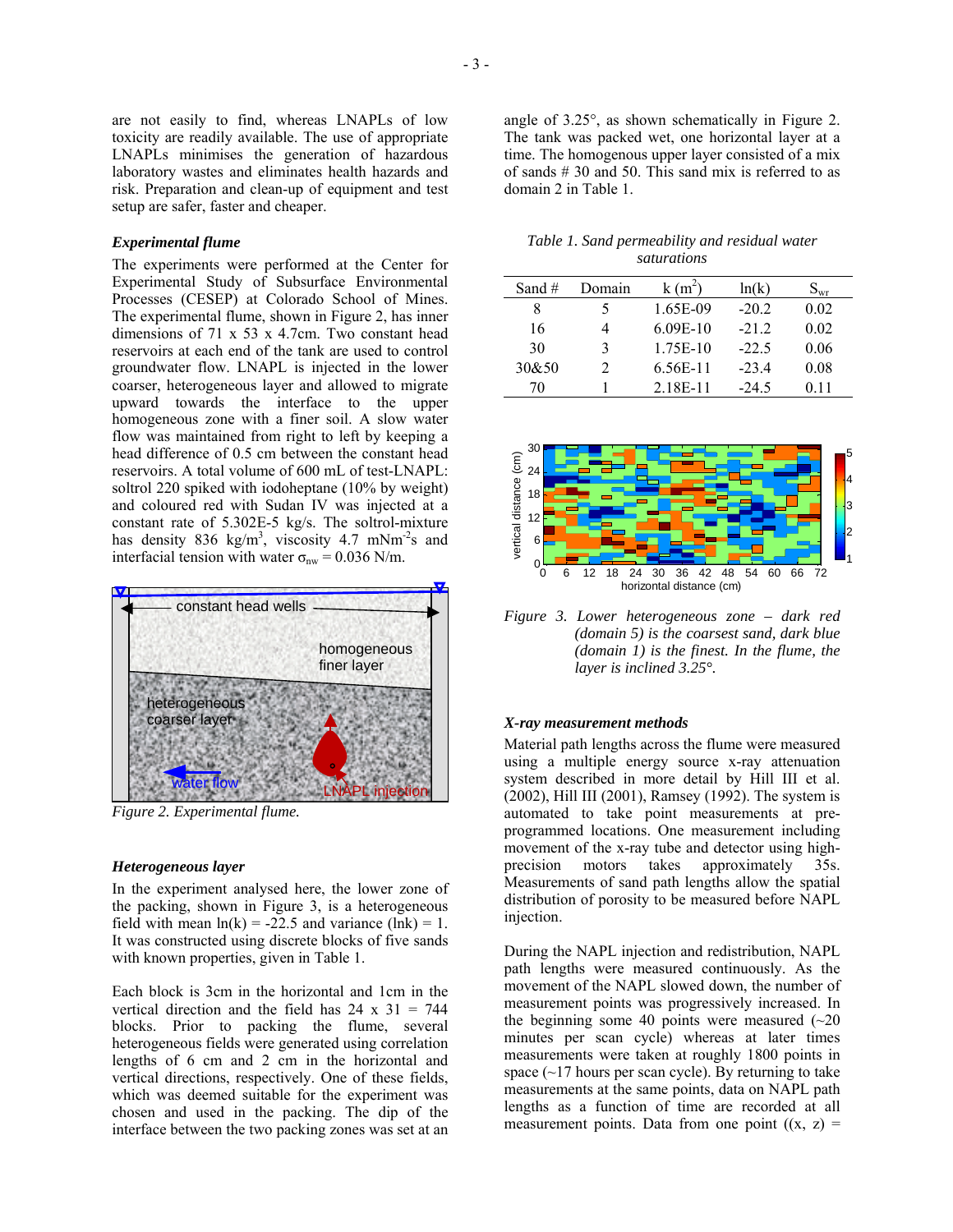(38.4, 18.3) (cm)) is shown in Figure 4. For any given time, the NAPL path length can be interpolated using data of the type shown in Figure 4 at all measured points, resulting in a spatial image of NAPL distribution in the flume. Using measured pore-space lengths across the tank NAPL saturations were calculated from path lengths.



*Figure 4. NAPL path length across flume at*  $(x, z) =$ *(38.4, 18.3) (cm) as a function of time.* 

#### **Numerical modelling**

Numerical modelling of the experiment was performed using the compositional, non-isothermal, multi-phase flow and transport numerical simulator TMVOC (Pruess and Battistelli, 2002).

#### *Constitutive models*

Effective water saturation,  $\overline{S}_w$ , is defined as:

$$
\overline{S}_{w} = \frac{S_{w} - S_{wr}}{1 - S_{wr}}
$$
\n(2)

where  $S_w$  and  $S_{wr}$  are the water saturation and residual water saturation, respectively. For the Brooks-Corey (BC) model (Brooks and Corey, 1964) the relation between (NAPL-water) capillary pressure,  $P_{\text{cnw}}$ , and  $\overline{S}_w$  is:

$$
\overline{S}_{w} = \left(\frac{P_d}{\beta_{nw} P_{cnw}}\right)^{\lambda}
$$
 (3)

Here  $P_d$ , the displacement pressure in an air-water system and  $\lambda$ , the pore-size distribution index, are BC curve-fitting parameter.  $β<sub>nw</sub>$  is a scaling factor here, following Parker et al. (1987), taken as the ratio of interfacial tensions for the reference air-water system ( $\sigma_{\text{aw}}$ ) and the NAPL-water system ( $\sigma_{\text{nw}}$ ). Hence β<sub>nw</sub> =  $\sigma_{\text{aw}}/\sigma_{\text{nw}} = 0.072 \text{Nm}^{-1}$  /0.036Nm<sup>-1</sup> = 2.0. According to the van Genuchten (VG) model (van Genuchten, 1980) the corresponding relation is:

$$
\overline{S}_{w} = \left(1 + \left(\frac{\alpha \beta_{nw} P_{cnw}}{\rho_{w} g}\right)^{n}\right)^{-m}
$$
(4)

where  $\alpha$ , n and m are VG curve-fitting parameters. Combining the BC-model with the relative permeability model of Burdine (1953) (BCB), including a simple model for NAPL entrapment (see Fagerlund et al., 2006 for more details), yields:

$$
k_{rw} = \overline{S}_{w}^{3+2/\lambda} \tag{5}
$$

$$
k_{rn} = \left(\frac{S_n - S_{nt}}{1 - S_{wr} - S_{nt}}\right)^2 \left[1 - \overline{S}_w^{1 + 2/\lambda}\right]
$$
 (6)

Here  $k_{rw}$  and  $k_{rn}$  are the water and NAPL relative permeabilities,  $S_n$  and  $S_{nt}$  are the NAPL saturation and entrapped NAPL saturation, respectively. Note that to distinguish between different immobilisation mechanisms, we refer to immobilised non-wetting phase (NAPL) as entrapped (index t) and to immobilised wetting phase as residual (index r).

Similarly, combining the VG model with the relative permeability model of Mualem (1976) (VGM), using the same model of NAPL entrapment, yields:

$$
k_{rw} = \overline{S}_{w}^{0.5} \left[ 1 - \left( 1 - \overline{S}_{w}^{1/m} \right)^{m} \right]^{2}
$$
 (7)

$$
k_m = \left(\frac{S_n - S_{nt}}{1 - S_{wr} - S_{nt}}\right)^{0.5} \left[1 - \overline{S}_w^{1/m}\right]^{2m}
$$
 (8)

*Simulation methodology* 



*Figure5. Centres of grid blocks used in the numerical modelling. Black: active blocks, red: const. head boundaries, blue: experiment domain, purple: sand interface.* 

The numerical simulations were performed using a rectangular grid aligned with the interface between the two sand zones i.e. the grid is inclined at an angle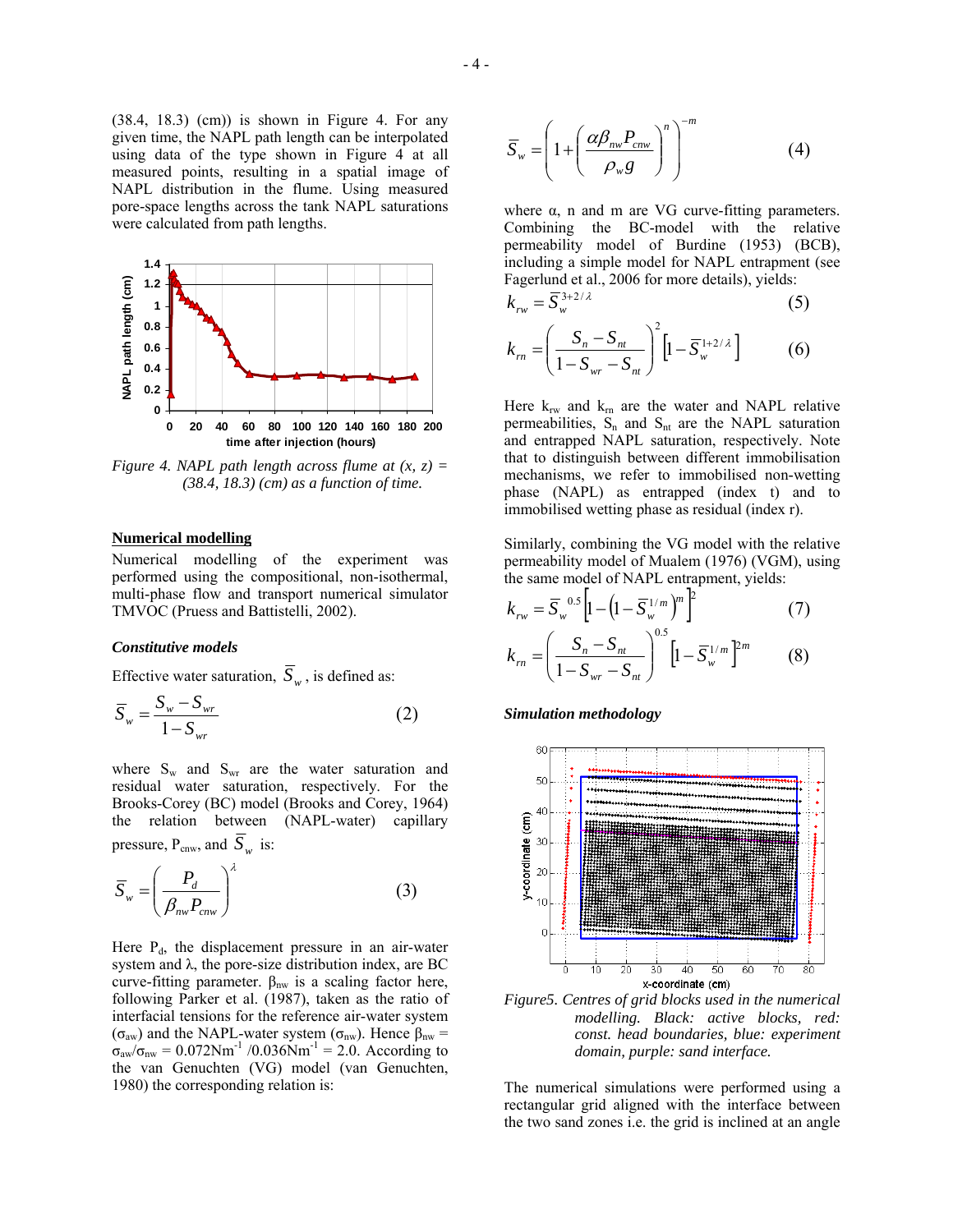of 3.25° with the horizontal plane. For the entire heterogeneous layer and up to 4 cm above the interface a grid spacing of  $1 \times 1$ cm was used. In the top part of the domain, where the NAPL was not observed to enter in the experiment, the spacing was 1 x 4cm. The simulation setup showing the centres of all grid blocks is given in Figure 5. In total 40 x 70 = 2800 active blocks (black) and 152 inactive (constituting constant head boundaries) (red) were used. Harmonic weighting of intrinsic permeabilities and up-stream weighting of mobilities (relative permeabilities) were employed.

## *Retention parameters*

The experiment was simulated using the BCB and VGM models. For each of the five sand types, retention parameters as well as the average porosities, Φ, as measured inside the flume using the x-ray attenuation system, are given in Table 2.

*Table 2. Retention parameters and average porosity.* 

| Sand#                                                   | λ        | $P_d$<br>(Pa) | $\alpha^*$<br>(1/m) | $n^*$      | $S_{nt}$     | Φ              |  |
|---------------------------------------------------------|----------|---------------|---------------------|------------|--------------|----------------|--|
| 8<br>16                                                 | 3.2<br>3 | 638<br>932    | 12<br>8.2           | 5.5<br>5.2 | 0.07<br>0.11 | 0.422<br>0.429 |  |
| 30                                                      | 4        | 1668          | 4.8                 | 6.6        | 0.15         | 0.443          |  |
| 30&50                                                   | 4.6      | 2158          | 3.2                 | 7.2        | 0.17         | 0.436          |  |
| 70                                                      | 5.2      | 3924          | 2.2                 | 8          | 0.2          | 0.444          |  |
| $\pm$ D., 11, $\pm$ 1, $\pm$ 1, $\pm$ 1, $\pm$ 1, $\pm$ |          |               |                     |            |              |                |  |

 $Roughly$  *estimated values.* 

## **RESULTS AND DISCUSSION**

At early times of the experiment, digital images captured the spatial NAPL saturation better than xray measurements. Because of the fast NAPL migration during the early period of migration, it is not feasible to take an adequate number of x-ray measurements within sufficiently short time to obtain



*Figure 6. Spatial NAPL saturation in the experiment as digital images compared to simulated results with the BCN and VGM models.*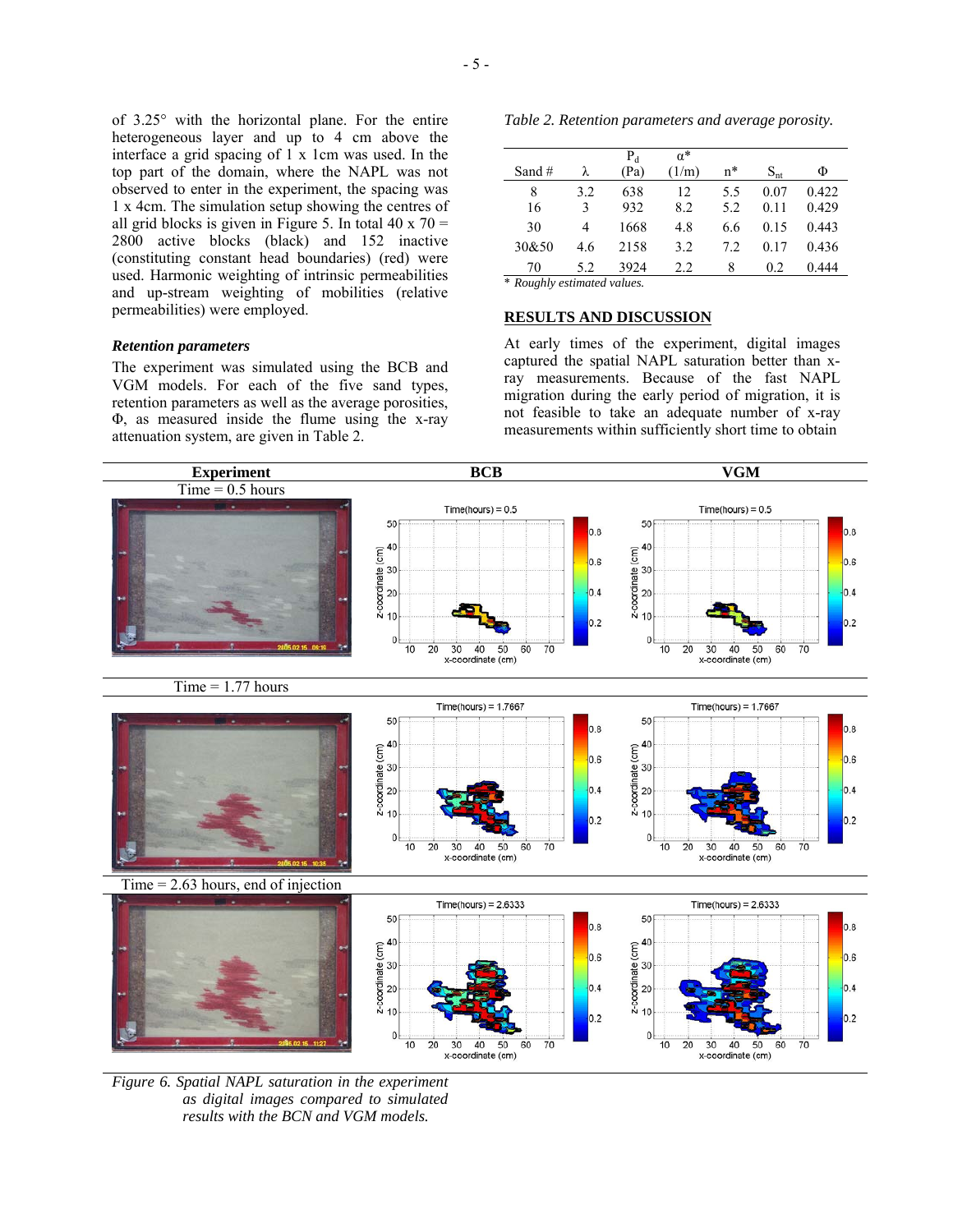a good spatial picture. Therefore spatial distributions of NAPL saturation during the 2.63 hour injection period were recorded using digital imaging.

Figure 6 compares experimentally observed NAPL distributions with the model simulations using BCB and VGM models, during injection. As can be seen both models capture the main features of the migration pattern at early times. Both models predict some NAPL movement to the left at an approximate elevation of  $z = 20$  cm, which is not seen in the experiment. Apart from this detail, the BCB model captures the contours of the NAPL front well, whereas the VGM model predicts the NAPL plume to spread out slightly more in all directions. This is likely to be a result of the sharper entry pressure formulation of the BC- compared to the VG-model. It can also be noted that the BCB model that uses a sharp entry pressure predicts the NAPL saturations to closely follow the sand types, whereas the VGM model, that states a smoother entry of non-wetting phase into the water-saturated media, predicts somewhat more gradually changing NAPL saturations within each sand type (e.g. in the coarse sands NAPL saturations between  $\sim 0.65$  and  $\sim 0.8$  are predicted while the BCB model predicts ~0.8 everywhere where NAPL is present in coarse sand).

At later times, detailed images of the spatial NAPL saturation distribution are obtained with the x-ray attenuation system. Figure 7 shows the spatial distribution of NAPL after 12.38 hours, comparing experimental and simulated results. Here it can be seen that both predict much faster NAPL migration towards the right constant head well. In the experiment, the NAPL takes the same pathway but the migration is slower. In the experiment, the NAPL stays in the three coarsest sands i.e. # 8, 16, 30 (domains 5, 4 and 3 in Figure 3). This behaviour is predicted by the BCB model, whereas the VGM model also predicts a small amount of NAPL to enter into the mix of 30&50 sand (domain 2). The saturations in sands # 8 and 16 are better predicted by the BCB model but also reasonably well by the VGM model.

However, much smaller saturations are predicted in many locations with  $# 30$  sand (i.e. yellow tones in the # 30 sand, seen in the x-ray plot, are not seen in the model predictions). This may be due to the fact that hysteresis is not accounted for in either of the two models. Both models use only the main drainage curves of the capillary pressure – fluid saturation functions. Hence, both models overestimate the capillary pressure between the fluid phases and the capillary drive on the water to imbibe as NAPL saturations begin to decrease. This may result in overestimation of the speed of NAPL displacement from regions from which NAPL can freely move out (i.e. usually #30 sand). Furthermore hysteresis in the



*Figure 7. Spatial NAPL saturations at 12.38 hours.*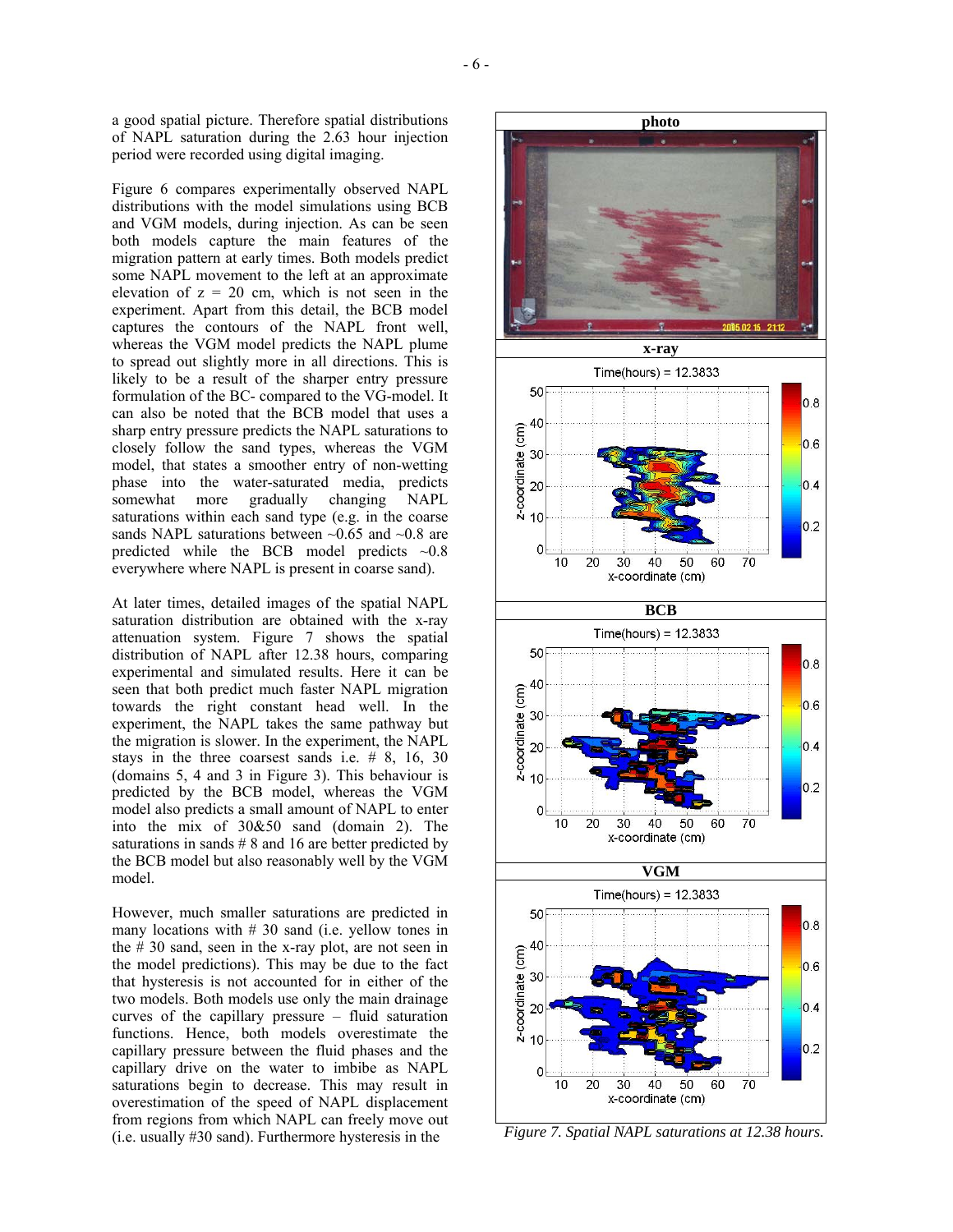relative permeability curve results in lower permeability during the imbibition cycle for most water-wet media (e.g. Gerhard and Kueper 2003c), which is not accounted for in the two models.

120 hours after the start of the experiment almost no change in spatial NAPL distribution was observed in the tank. In the spatial plot of NAPL saturation after 474 hours, shown in Figure 8 together with simulated results, all NAPL in the flume is considered immobile. Figure 8, hence, shows the observed and predicted immobilised NAPL saturations, which constitute the NAPL source zone. In the experimental flume, the NAPL remains in the three coarsest sands, where entrapment characteristics are somewhat different. In the #30 sand, the NAPL saturation is approximately 0.15 everywhere except along the interface to the upper layer where a thin pool zone of higher saturations  $(-0.4)$  is observed. This is well captured by the BCB model that also predicts saturations of 0.15 as well as a less distinct, but clearly discernible, pool zone. Also the VGM model predicts saturations of 0.15 but the NAPL is more spread out (migration into the mixed 30&50 sand occurs) and no pool in the #30 sand is predicted. In fact, very similar NAPL saturations in the #8 and #16 sands were predicted after 474 hours compared to after only 12.38 hours by both models.

In the #8 and #16 sands higher saturations were both observed and predicted due to entrapment by heterogeneities. However, after 474 hours, observed NAPL saturations have decreased substantially in the lower parts of connected units of these sands when comparing to Figure 7 (12.38 hours). This release of NAPL from the coarser sands is not predicted by any of the two models where NAPL saturations remain high everywhere, although they are somewhat lower in the lower part of the connected coarse sand units.

An overestimation of the differences in entry pressure between the coarser sands and the #30 sand during water imbibition could result in overestimation of immobilised NAPL in the coarser sand. Previous measurements by Illangasekare et al. (1995) showed that the ratio between main imbibition and main drainage displacement pressures,  $P_{di}/P_{dd}$ , was 0.71 for #16 sand and 0.63 for #30 sand, and ratio of the difference in displacement pressures  $(P_{di,30}$ - $P_{di,16}/(P_{dd,30}-P_{dd,16})$  was 0.57. Recent measurements of the main drainage curve (shown in Table 2), show that the retention properties of the sands have undergone some change since they were previously measured. Nonetheless, it seems reasonable to assume that for imbibition, the difference in entry pressures between sands #30 and 16 should be in the order of 60% of the difference during drainage. This results in a less pronounced capillary barrier at sand interfaces during imbibition compared to during drainage. The assumption is also supported in general by  $P_{di}/P_{dd}$  ratios for a number of sands given by Gerhard and Kueper (2003b).



*Figure 8. Spatial NAPL saturations at 474 hours.* 

The VGM model predicts slightly lower NAPL saturations in the #8 and #16 sands compared to the BCB model which agrees somewhat better with the observed immobile saturations after 474 hours. This is likely due to the fact that the VG capillary pressure – saturation curve is smoother at low non-wetting phase saturations.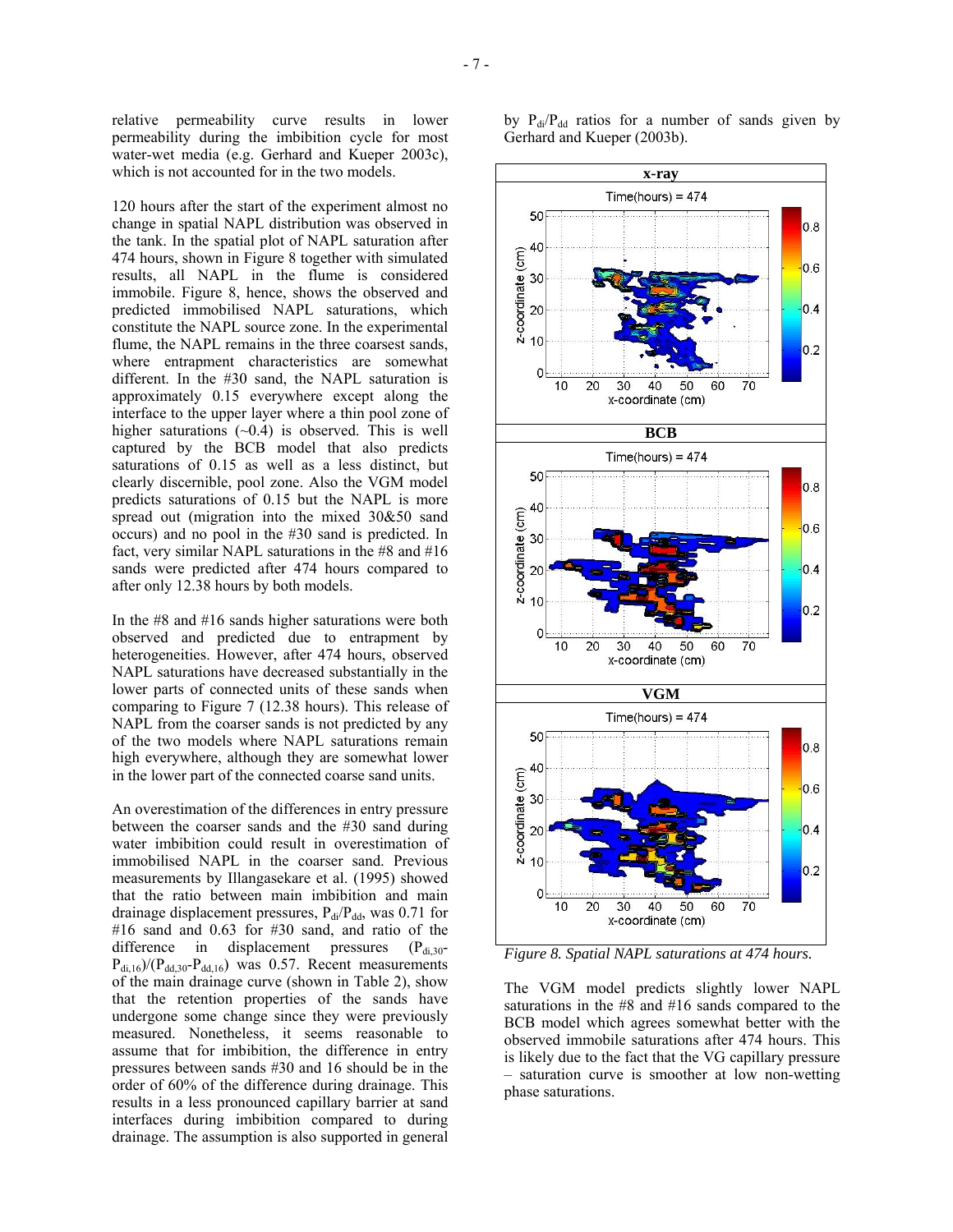## **CONCLUDING REMARKS**

NAPL migration in layered, stochastically heterogeneous media has been studied using a high precision flume experiment and compared to numerical simulations. Preliminary modelling results show that the two tested constitutive models, VGM and BCB with the inclusion of a simple entrapment model, were able to capture the main features of the NAPL migration. The speed of migration as well as immobilised NAPL saturations in the coarser sands were, however, overestimated by both models. A model that includes hysteresis in the capillary pressure and relative permeability functions is believed to improve the agreement between observed and simulated results.

Immobile NAPL constitutes a source zone for groundwater contamination. In heterogeneous media, the final, immobile, spatial distribution of NAPL saturations is largely governed by capillary pressure heterogeneities at material interfaces. The results indicate that capillary forces during drainage large controls into where the NAPL can penetrate and the shape of the NAPL plume (reproduced well by the drainage-based constitutive models). During imbibition of water capillary barriers control how much NAPL can be displaced and how much is immobilised. Consequently, capillary pressure – fluid saturation relations for both the imbibition and drainage cycles are of key importance for predictions of NAPL source zone architecture.

For homogeneous regions of the medium, from which NAPL can be displaced without crossing a capillary barrier, a simple entrapment model, using a constant NAPL entrapment saturation, agrees well with experimental data.

## **ACKNOWLEDGMENTS**

The authors thank the Swedish Rescue Services Agency (Räddningsverket), the Swedish Road Department (Vägverket) and the U.S. National Science Foundation (award number DMS-0222286) for providing funding for this research. Furthermore, F. Fagerlund thanks Dr. T. Sakaki and Dr. M Komatsu for measurements of sand permeabilities and capillary pressure – fluid saturation curves, K. Glover, D. Rodrigues and J. Gago for training and assistance with the x-ray attenuation measurement system and Dr. M. Mathew for assistance with flume packing and modelling.

#### **REFERENCES**

Bradford, S. A., L. M. Abriola and K. M. Rathfelder, Flow and entrapment of dense nonaqueous phase liquids in physically and chemically heterogeneous aquifer formations, *Adv. Water Resour., 22*(2), 117-132, 1998.

- Brooks, R. H. and A. T. Corey, Hydraulic properties of porous media, Hydrology paper 3, Colorado State University, Fort Collins, Colorado, 1964.
- Burdine, N. T., Relative permeability calculations from pore size distribution data. *Trans. Am. Inst. of Mining and Met. Engineers, 198*, 71-78, 1953
- Charbeneau, R. J., *Groundwater hydraulics and pollutant transport*, Prentice Hall, New Jersey, USA, 2000.
- Dekker, T. J. and L. M. Abriola, The influence of field-scale heterogeneity on the infiltration and entrapment of dense nonaqueous phase liquids in saturated formations, *J. Contam. Hyd., 42*, 187- 218, 2000a.
- Dekker, T. J. and L. M. Abriola, The influence of field-scale heterogeneity on the surfactantenhanced remediation of entrapped nonaqueous phase liquids, *J. Contam. Hyd., 42*, 219-251, 2000b.
- Fagerlund, F., A. Niemi and M. Odén, Comparison of relative permeability – fluid satuartion – capillary pressure relations in the modelling of nonaqueous phase liquid infiltration in variably saturated, layered media, Article in Press, *Adv. Water Resour.,* 2006a.
- Fagerlund, F., A. Niemi and T. H. Illangasekare, NAPL migration and source zone formation in heterogeneous layered media: 1 Experimental investigation, Manuscript under preparation, 2006b.
- Falta, R. W., K. Pruess, S. Finsterle and A. Battistelli, *T2VOC User's Guide*, Report LBL-36400, UC-400, Lawrence Berkeley National Laboratory, Berkeley, Calif., 1995.
- Gerhard, J. I. and B. H. Kueper, Capillary pressure characteristics necessary for simulating DNAPL infiltration, redistribution and immobilization in saturated porous media, *Water Resour. Res., 39*(8), 1212, 2003a.
- Gerhard, J. I. and B. H. Kueper, Relative permeability characteristics necessary for simulating DNAPL infiltration, redistribution and immobilization in saturated porous media, *Water Resour. Res., 39*(8), 1213, 2003b.
- Gerhard, J. I. and B. H. Kueper, Influence of constitutive model parameters on the predicted migration of DNAPL in heterogeneous porous media, *Water Resour. Res., 39*(10), 1279, 2003c.
- Hill, E. H. III, L. L. Kupper and C. T. Miller, Evaluation of path-length estimators for characterizing multiphase systems using polyenergetic x-ray absorptiometry, *Soil Sci., 167*(11), 703-719, 2002.
- Hill, E. H. III, *User's Manual for V2.0 of the CMR Xray Attenuation Analysis Programs*, Unpublished Report, Center for Multiph. Res., Dept., Env. Sci. Eng., Univ. N. Carolina, Chapel Hill, NC, 2001.